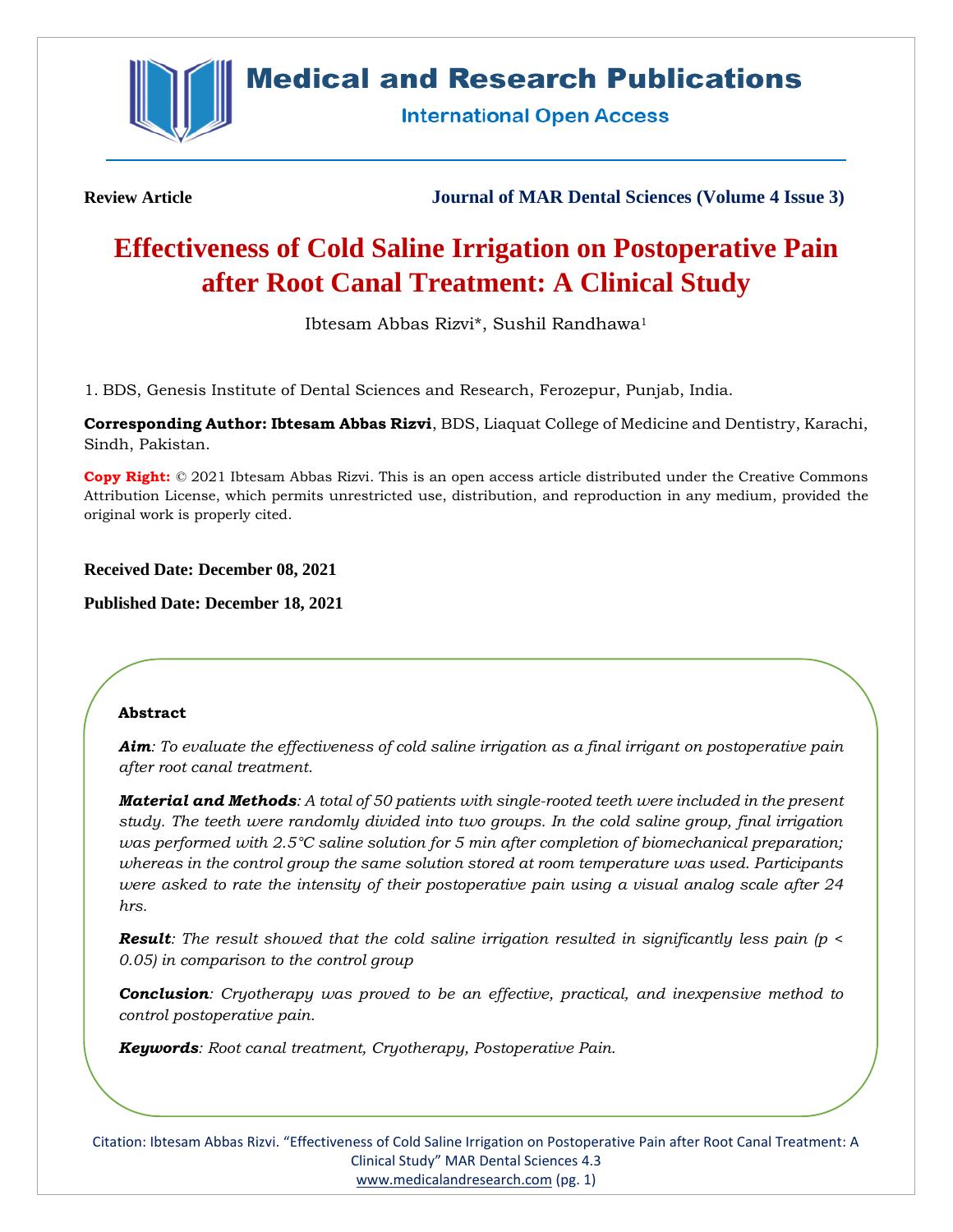## **Introduction**

The field of endodontics is constantly evolving and changing to deliver the best possible treatment for the patient. There is a constant outlook for new and emerging therapies to make patient's experiences and dentist's work as comfortable as possible.**[**1**]** Post endodontic pain (PEP) management and prevention is an integral part of endodontic treatment. Attempts to acquaint the patient with postoperative pain (PEP) and prescribing medications to control it can increase patient confidence in their dentists, increase patients' pain threshold, and ameliorate their attitude towards further dental treatment. According to previously published data root canal treatment (RCT) and, pulp therapy causes more severe and frequent postoperative pain when compared to other dental operative procedures. **[**2,3**]**

Pain during and after endodontic treatment leads to distress to both the patient and the clinician and is often considered a standard of the clinician's skills. **[**4**]** The common factors affecting post-RCT pain include inadequate instrumentation of the canal system, extrusion of the irrigating solution, or the intracanal medicament. This post-treatment pain can be avoided by carefully carrying out each step of the RCT, such as working length determination, proper cleaning and shaping of the canal, optimum use of irrigants, and disocclusion of the tooth. Various other strategized protocols have been employed to decrease the pain incidence, including occlusal reductions, different mechanical techniques during glide path applications and pharmacological means, such as long-acting anesthetic injections, antihistamines, non-steroidal anti-inflammatory drugs (NSAIDs), salicylic acid, acetaminophen, combinations of ibuprofen and acetaminophen, narcotic analgesics, combinations of narcotic analgesics and salicylic acid, and steroidal anti-inflammatory drugs. **[**5,6**]**

Cryotherapy is a new therapeutic option applied in sports medicine and general surgery for the management of pain and for postoperative care. According to Van't Hoff's law, the application of cold to the tissues causes vasoconstriction, decreases cellular metabolism, and inhibits the neural receptors in the skin and subcutaneous tissues. **[**7**]** Cryotherapy produces a local anesthetic-like effect by lowering the conduction velocity of pain signals. The role of cryotherapy in endodontics in the form of irrigating solutions has not been extensively documented. It can be used for inflamed periradicular tissues by intracanal irrigation with a cold solution after instrumentation of the root canal system.8 Hence, the present study is conducted to evaluate the effect of cold saline irrigation on post-operative after root canal treatment.

## **Material and Methods**

The study protocol was approved by the clinical research ethics committee. A total of 50 patients aged between 20-30 years were included in the study. Maxillary or mandibular single-rooted teeth diagnosed with asymptomatic irreversible pulpitis or symptomatic irreversible pulpitis with either normal apical tissues or symptomatic apical periodontitis were included in the study. A tooth with immature apices or

Citation: Ibtesam Abbas Rizvi. "Effectiveness of Cold Saline Irrigation on Postoperative Pain after Root Canal Treatment: A Clinical Study" MAR Dental Sciences 4.3 [www.medicalandresearch.com](http://www.medicalandresearch.com/) (pg. 2)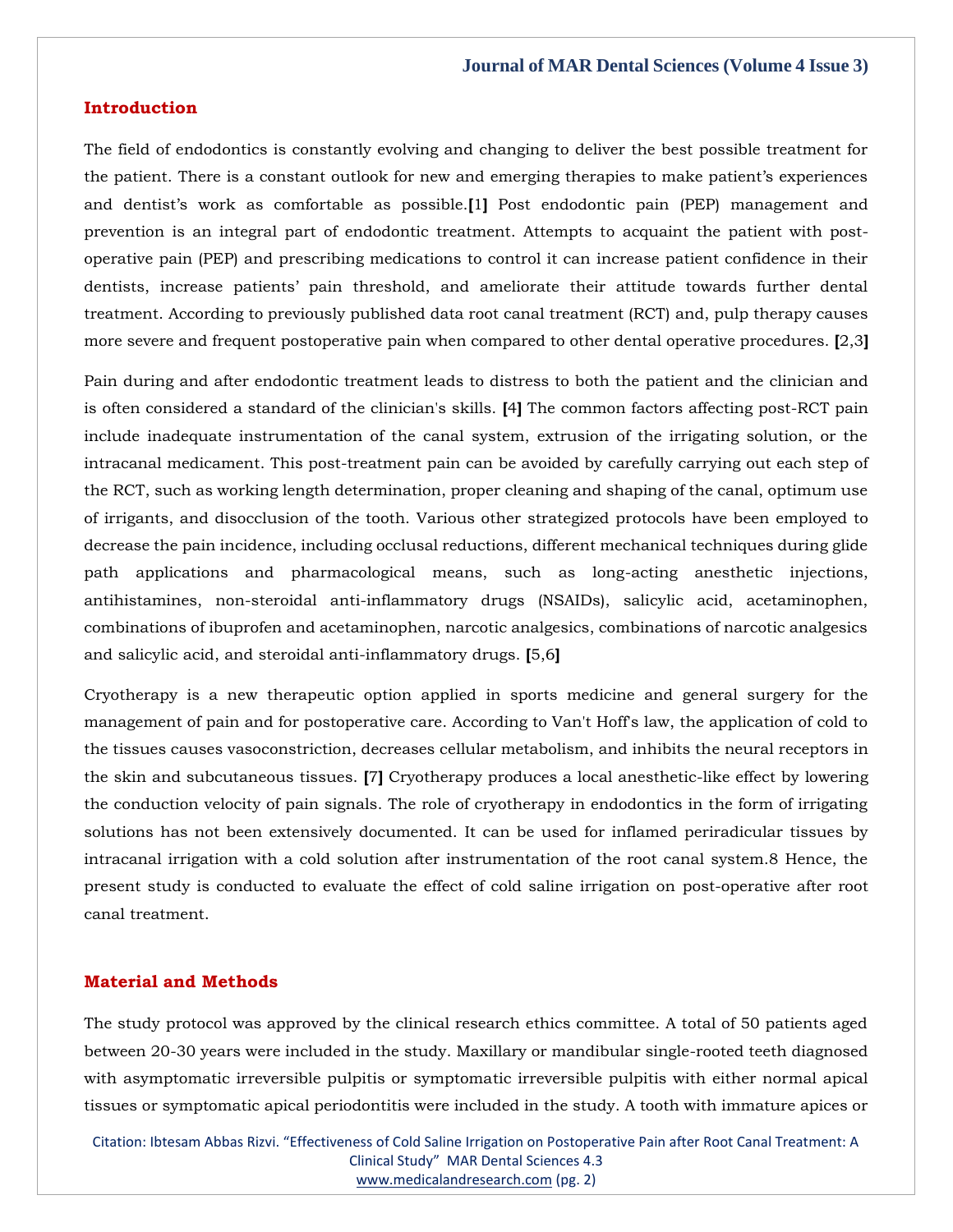### **Journal of MAR Dental Sciences (Volume 4 Issue 3)**

root resorption or with more than single root canals was excluded from the study. Medically compromised patients, individuals who were pregnant, patients using medications such as analgesic or anti-inflammatory drugs, patients who refused to participate in the study, patients who were allergic to local anesthesia were also excluded from the study. Written consent was obtained for the acceptance of the treatment from the patient.

Patients were randomly divided into the control group: Normal saline (Group  $A = 25$ ) and Cold saline group (Group  $B = 25$ ). All procedure was explained to the patients and informed consent was obtained before initiating the treatment. All patients were administered local anesthesia of 1:80,000 lignocaine with adrenaline. Access was gained in the symptomatic tooth with a size 4 round bur using an air turbine handpiece under copious water cooling. A size 10 K file was inserted into the root canal to determine the working length with the help of a radiograph. The root canals were instrumented with Protaper Next (Dentsply) using an endodontic motor under copious irrigation with 3% sodium hypochlorite. The root canals were flushed with 5 ml of 17% EDTA solution. In the control group, following completion of biomechanical preparation, final irrigation was performed using 5 ml of 0.9% physiological saline solution at room temperature. In the cold saline group, the root canals were irrigated with 5 ml of cold saline at a temperature of 2.5°C; the solution was stored in the refrigerator until use. The final irrigation was performed for 5 min in both the groups using 27 G beveled needle tip inserted 2 mm short of the WL. In both groups, the root canals were dried with paper points and obturated using 6% 30 gutta-percha cones with zinc oxide eugenol as a sealer. The access cavities were restored with direct composite restorations with a base of high viscosity glass ionomer cement. Each patient was given instruction to assess the post-operative pain/ discomfort. This was carried out using a questionnaire that assessed the numeric evaluation of pain/discomfort. Postoperative pain was determined by using Visual Analogue Scale scores after 24 hrs. The VAS included a 10 cm straight horizontal line numbered at each centimeter with the following criteria; 0-1- no pain; 2-3- mild pain; 4-6- moderate pain; 7-10 severe pain. **(Figure 1)** The data were entered over a spreadsheet, and statistical analysis was performed using SPSS software version 16 (IBM, Chicago, United States).



#### **Figure 1: Visual Analogue Scale**

Citation: Ibtesam Abbas Rizvi. "Effectiveness of Cold Saline Irrigation on Postoperative Pain after Root Canal Treatment: A Clinical Study" MAR Dental Sciences 4.3 [www.medicalandresearch.com](http://www.medicalandresearch.com/) (pg. 3)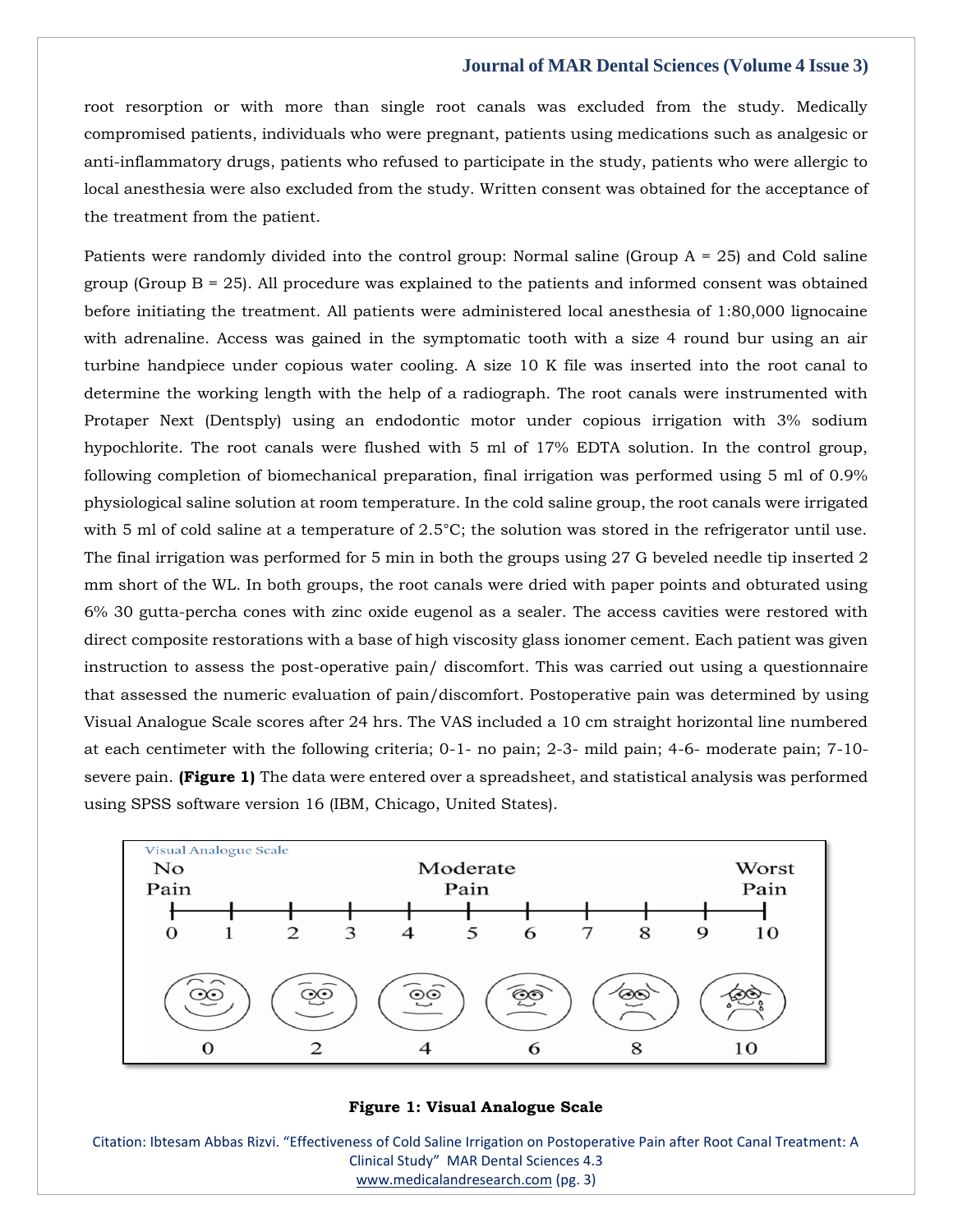## **Result**

Total of 50 subjects were included in the present in-vivo study, out of which 27 patients (54%) were male and 23 (46%) were female with a mean age of 25.54 years, with the age range of 20-30 years. **(Table no.1)**

VAS scale was used to measure post-operative pain. t-test was used to determine the statistical significance. It was found that the mean pain score in the Cold saline group  $(2.30 \pm 0.35)$  was lower than that of the control group  $(5.44 \pm 0.46)$ . **(Table 2)** 

A t-test was used to determine the differences in mean pain scores between the groups. The result obtained was statistically significant with  $P < 0.05$ , suggesting cold saline irrigation was to be more effective in reducing postoperative pain sensation.

| Table no.1 Distribution of Sample |          |  |
|-----------------------------------|----------|--|
| Gender                            | $\%$     |  |
| Male                              | 27 (54%) |  |
| Female                            | 23 (46%) |  |
| <b>Total</b>                      | 50       |  |
| <b>Mean Age</b>                   | 25.54    |  |

| Table no 2: Mean VAS Pain Score |                            |          |
|---------------------------------|----------------------------|----------|
| Group                           | <b>Mean VAS Pain Score</b> | P value  |
| Group I Control group           | $5.44 \pm 0.46$            |          |
| Group II Cold Saline Group      | $2.30 \pm 0.35$            | P < 0.05 |

## **Discussion**

The success of endodontic treatment relies on the elimination of microorganisms from the infected root canal system by adequate chemomechanical debridement. This is followed by achieving a hermetic seal through three-dimensional obturation. Even with the utmost care, some patients experience pain or flare-ups during and following the treatment. Pain management during and after root canal treatment is one of the most important aspects of endodontic practice. **[**9**]** Postoperative pain is unpleasant and is reported with a high incidence rate ranging between 3 and 58%. **[**10**]**

The incidence of postoperative pain can be due to various factors which include the condition of the pulp and periradicular tissues, microbial factors, inflammatory chemical mediators, cyclic nucleotide

Citation: Ibtesam Abbas Rizvi. "Effectiveness of Cold Saline Irrigation on Postoperative Pain after Root Canal Treatment: A Clinical Study" MAR Dental Sciences 4.3 [www.medicalandresearch.com](http://www.medicalandresearch.com/) (pg. 4)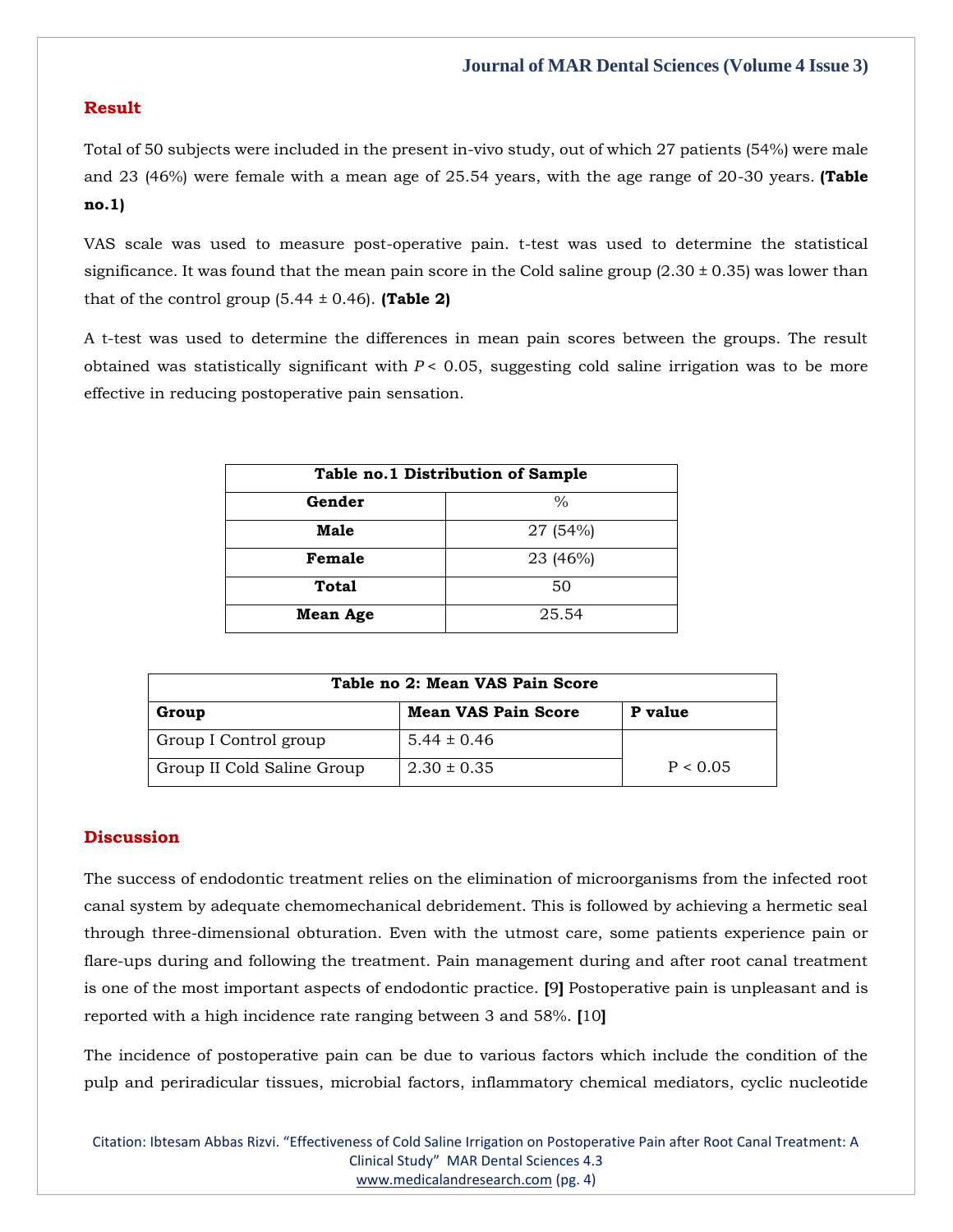## **Journal of MAR Dental Sciences (Volume 4 Issue 3)**

changes, preoperative pain, type of tooth involved, changes in the local adaptation and the periapical tissue pressure, patient's psychological factors and gender. **[**11**]**

This post endodontic pain can be prevented in clinical situations by adopting meticulous measures during the endodontic procedure. Each step of root canal therapy must be done with utmost perfection including accurate determination of working length, proper cleaning and shaping, judicious use of intracanal irrigants, and also the use of magnifying devices, such as dental loupes and endodontic microscopes. **[**12**]**

In dentistry, the cold application has been frequently employed for postoperative pain control following intraoral surgical procedures. The word cryotherapy is originated from the Greek word cryo, meaning ''cold.' In physiotherapy, it means lowering or decreasing the temperature of tissues for therapeutic purposes. In reality, cryotherapy does not implicit of implementing cold but rather extracting heat. Cryotherapy has been reported to be effective at reducing edema, pain, inflammation, and recovery time with short-term applications in orthopedic, abdominal, gynecological and hernia operations. **[**13**]**

The mechanism of action of cold application (cryotherapy) can be divided into three basic actions: decrease in metabolic activity, blood flow, and inhibition in the skin and subcutaneous tissues neural receptors. This renders it efficient in reducing inflammation, pain, edema, and recovery time in the short-term application. The optimum application time of cryotherapy has not been determined. However, different application time according to the depth of tissues was recommended; 3–5 min of cryotherapy was advised when there is minimum fat and muscle, whereas approximately 20 min was recommended for deeper tissues such as the hip. **[**14,15**]**

The present study showed that root surface temperature plays a vital root in the manifestation of postoperative pain. Cryotherapy reduced postoperative pain following root canal treatment in teeth with vital pulps probably by reducing external root surface temperature. Saeki et al (2002) **[**17**]** stated that pain relief with the cold application could be due to many mechanisms including altered nerve conduction velocity (NCV), vasoconstriction, inhibition of nociceptors, a reduction in muscle spasms and/or a reduction in metabolic enzyme activity levels. The result of our study is in accordance with the study conducted by Gundogdu et al. (2018); they investigated the effect of intracanal, intraoral, and extraoral cryotherapy on postoperative pain in molar teeth in 100 patients with symptomatic AP. All cryotherapy groups showed less pain with percussions and lower postoperative pain in comparison with the control group after 1, 3, 5, and 7 days.

## **Conclusion**

Cryotherapy was proved to be an effective, practical, and inexpensive method to control postoperative pain. Further studies in this field are necessary to approve the use of cryotherapy in clinical practice.

Citation: Ibtesam Abbas Rizvi. "Effectiveness of Cold Saline Irrigation on Postoperative Pain after Root Canal Treatment: A Clinical Study" MAR Dental Sciences 4.3 [www.medicalandresearch.com](http://www.medicalandresearch.com/) (pg. 5)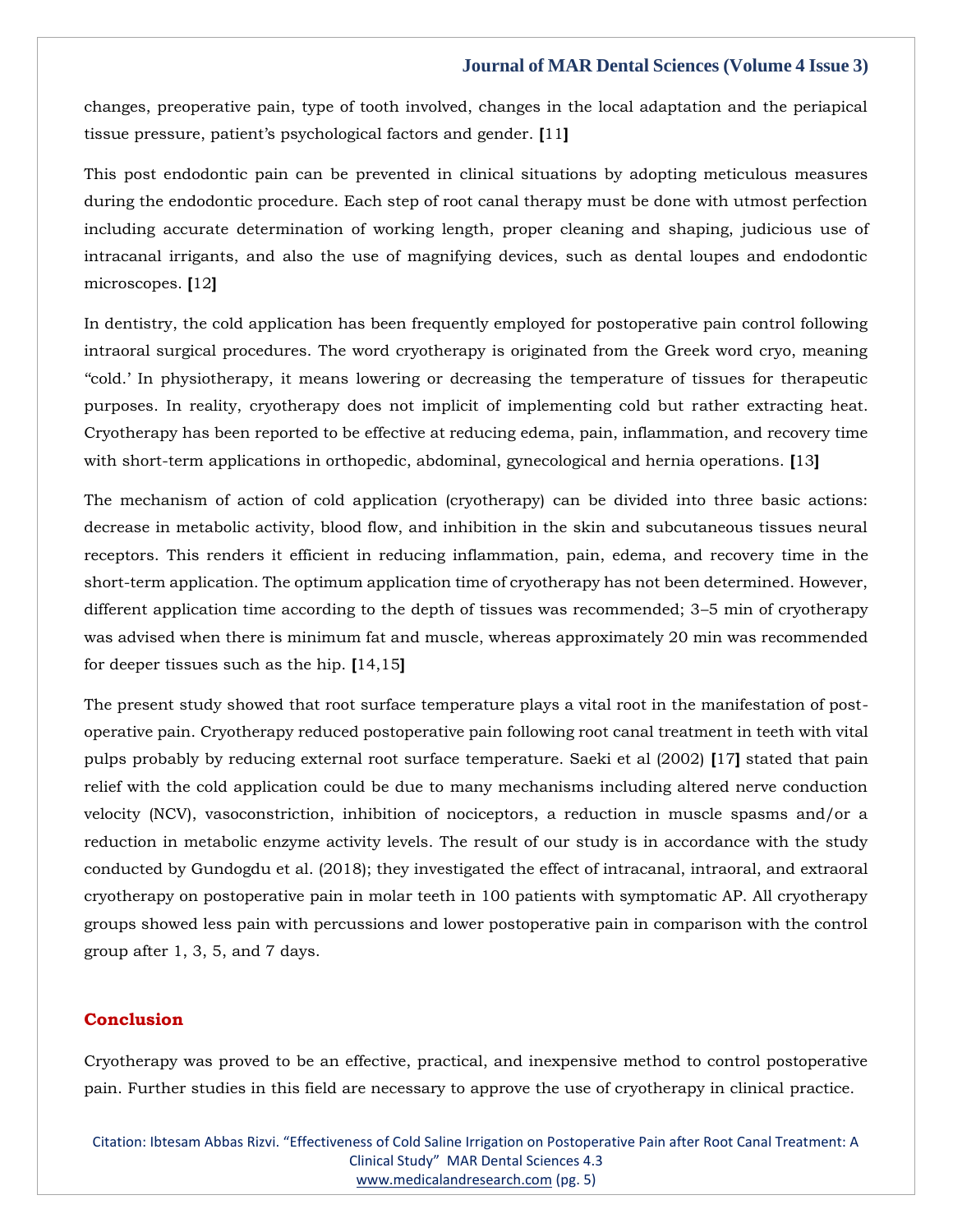#### **References**

1[.Gade V, Barfiwala D, Asani R, Gawande R, Gade J.](https://www.google.com/search?q=Cryotherapy%3A+An+Emerging+Trend+in+the+Field+of+Endodontics&sxsrf=AOaemvLG6xVlHIZ4PzavBA_Wd13ErDK5AQ%3A1639215778509&ei=onK0YcqZHvil2roP6eOqiA4&ved=0ahUKEwjK8r_Rutv0AhX4klYBHemxCuEQ4dUDCA4&uact=5&oq=Cryotherapy%3A+An+Emerging+Trend+in+the+Field+of+Endodontics&gs_lcp=Cgdnd3Mtd2l6EAMyBwgjEOoCECcyBwgjEOoCECcyBwgjEOoCECcyBwgjEOoCECcyBwgjEOoCECcyBwgjEOoCECcyBwgjEOoCECcyBwgjEOoCECcyBwgjEOoCECcyBwgjEOoCECdKBAhBGABKBAhGGABQswZYswZg7AhoAXAAeACAAQCIAQCSAQCYAQCgAQGgAQKwAQrAAQE&sclient=gws-wiz) "Cryotherapy: An Emerging Trend in the Field of Endodontics"[. International Journal of Drug Research and Dental Science. 2020;2:3:70 -76](https://www.google.com/search?q=Cryotherapy%3A+An+Emerging+Trend+in+the+Field+of+Endodontics&sxsrf=AOaemvLG6xVlHIZ4PzavBA_Wd13ErDK5AQ%3A1639215778509&ei=onK0YcqZHvil2roP6eOqiA4&ved=0ahUKEwjK8r_Rutv0AhX4klYBHemxCuEQ4dUDCA4&uact=5&oq=Cryotherapy%3A+An+Emerging+Trend+in+the+Field+of+Endodontics&gs_lcp=Cgdnd3Mtd2l6EAMyBwgjEOoCECcyBwgjEOoCECcyBwgjEOoCECcyBwgjEOoCECcyBwgjEOoCECcyBwgjEOoCECcyBwgjEOoCECcyBwgjEOoCECcyBwgjEOoCECcyBwgjEOoCECdKBAhBGABKBAhGGABQswZYswZg7AhoAXAAeACAAQCIAQCSAQCYAQCgAQGgAQKwAQrAAQE&sclient=gws-wiz)

2.Levin L, Amit A, Ashkenazi M. "[Post -operative pain and use of analgesic](https://www.google.com/search?q=Post+-operative+pain+and+use+of+analgesic+agents+following+various++dental++procedures&sxsrf=AOaemvIt0JYnsKl55yP-jEob12sl2YQGxA%3A1639217771489&ei=a3q0Yc-PHafb2roPyqGVUA&ved=0ahUKEwiP8emHwtv0AhWnrVYBHcpQBQoQ4dUDCA4&uact=5&oq=Post+-operative+pain+and+use+of+analgesic+agents+following+various++dental++procedures&gs_lcp=Cgdnd3Mtd2l6EAM6BwgjEOoCECdKBAhBGABKBAhGGABQpgVYpgVgxwdoAXACeACAAY4CiAGOApIBAzItMZgBAKABAaABArABCsABAQ&sclient=gws-wiz) agents following various dental procedures"[. Am J Dent. 2006;19\(4\):245-247.](https://www.google.com/search?q=Post+-operative+pain+and+use+of+analgesic+agents+following+various++dental++procedures&sxsrf=AOaemvIt0JYnsKl55yP-jEob12sl2YQGxA%3A1639217771489&ei=a3q0Yc-PHafb2roPyqGVUA&ved=0ahUKEwiP8emHwtv0AhWnrVYBHcpQBQoQ4dUDCA4&uact=5&oq=Post+-operative+pain+and+use+of+analgesic+agents+following+various++dental++procedures&gs_lcp=Cgdnd3Mtd2l6EAM6BwgjEOoCECdKBAhBGABKBAhGGABQpgVYpgVgxwdoAXACeACAAY4CiAGOApIBAzItMZgBAKABAaABArABCsABAQ&sclient=gws-wiz)

3.M. Ashkenazi, S. Blumer, and I. Eli, "Post- [operative pain and use of analgesic agents in children](https://www.google.com/search?q=Post-+operative++pain++and++use++of++analgesic++agents++in++children++following++intrasulcular+anaesthesia+and+various+operative+procedures&sxsrf=AOaemvKd-ivm760SG9zNkUwdAbNiCMVPOw%3A1639217790544&ei=fnq0YZfaIJ7c2roP4OqjcA&ved=0ahUKEwiXkfWQwtv0AhUerlYBHWD1CA4Q4dUDCA4&uact=5&oq=Post-+operative++pain++and++use++of++analgesic++agents++in++children++following++intrasulcular+anaesthesia+and+various+operative+procedures&gs_lcp=Cgdnd3Mtd2l6EAMyBwgjEOoCECcyBwgjEOoCECcyBwgjEOoCECcyBwgjEOoCECcyBwgjEOoCECcyBwgjEOoCECcyBwgjEOoCECcyBwgjEOoCECcyBwgjEOoCECcyBwgjEOoCECdKBAhBGABKBAhGGABQlgVYlgVgwgdoAXACeACAAQCIAQCSAQCYAQCgAQGgAQKwAQrAAQE&sclient=gws-wiz)  [following intrasulcular anaesthesia and various operative procedures," British Dental Journal, vol.](https://www.google.com/search?q=Post-+operative++pain++and++use++of++analgesic++agents++in++children++following++intrasulcular+anaesthesia+and+various+operative+procedures&sxsrf=AOaemvKd-ivm760SG9zNkUwdAbNiCMVPOw%3A1639217790544&ei=fnq0YZfaIJ7c2roP4OqjcA&ved=0ahUKEwiXkfWQwtv0AhUerlYBHWD1CA4Q4dUDCA4&uact=5&oq=Post-+operative++pain++and++use++of++analgesic++agents++in++children++following++intrasulcular+anaesthesia+and+various+operative+procedures&gs_lcp=Cgdnd3Mtd2l6EAMyBwgjEOoCECcyBwgjEOoCECcyBwgjEOoCECcyBwgjEOoCECcyBwgjEOoCECcyBwgjEOoCECcyBwgjEOoCECcyBwgjEOoCECcyBwgjEOoCECcyBwgjEOoCECdKBAhBGABKBAhGGABQlgVYlgVgwgdoAXACeACAAQCIAQCSAQCYAQCgAQGgAQKwAQrAAQE&sclient=gws-wiz)  [202, no. 5, article E13, 2007.](https://www.google.com/search?q=Post-+operative++pain++and++use++of++analgesic++agents++in++children++following++intrasulcular+anaesthesia+and+various+operative+procedures&sxsrf=AOaemvKd-ivm760SG9zNkUwdAbNiCMVPOw%3A1639217790544&ei=fnq0YZfaIJ7c2roP4OqjcA&ved=0ahUKEwiXkfWQwtv0AhUerlYBHWD1CA4Q4dUDCA4&uact=5&oq=Post-+operative++pain++and++use++of++analgesic++agents++in++children++following++intrasulcular+anaesthesia+and+various+operative+procedures&gs_lcp=Cgdnd3Mtd2l6EAMyBwgjEOoCECcyBwgjEOoCECcyBwgjEOoCECcyBwgjEOoCECcyBwgjEOoCECcyBwgjEOoCECcyBwgjEOoCECcyBwgjEOoCECcyBwgjEOoCECcyBwgjEOoCECdKBAhBGABKBAhGGABQlgVYlgVgwgdoAXACeACAAQCIAQCSAQCYAQCgAQGgAQKwAQrAAQE&sclient=gws-wiz)

4[.Pasqualini D, Mollo L, Scotti N, Cantatore G, Castellucci A, Migliaretti G, et al.](https://www.google.com/search?q=Postoperative+pain+after+manual+and+mechanical+glide+path%3A+a+randomized+clinical+trial&sxsrf=AOaemvIIEfR7xl0lpz0UUFhJnGDiAHnoaw%3A1639217806739&ei=jnq0YbL1K9Tn2roPhq694A8&ved=0ahUKEwiy9NCYwtv0AhXUs1YBHQZXD_wQ4dUDCA4&uact=5&oq=Postoperative+pain+after+manual+and+mechanical+glide+path%3A+a+randomized+clinical+trial&gs_lcp=Cgdnd3Mtd2l6EAM6BwgjEOoCECdKBAhBGABKBAhGGABQxAZYxAZgiAloAXAAeACAAeABiAHgAZIBAzItMZgBAKABAaABArABCsABAQ&sclient=gws-wiz) "Postoperative pain [after manual and mechanical glide path: a randomized clinical trial](https://www.google.com/search?q=Postoperative+pain+after+manual+and+mechanical+glide+path%3A+a+randomized+clinical+trial&sxsrf=AOaemvIIEfR7xl0lpz0UUFhJnGDiAHnoaw%3A1639217806739&ei=jnq0YbL1K9Tn2roPhq694A8&ved=0ahUKEwiy9NCYwtv0AhXUs1YBHQZXD_wQ4dUDCA4&uact=5&oq=Postoperative+pain+after+manual+and+mechanical+glide+path%3A+a+randomized+clinical+trial&gs_lcp=Cgdnd3Mtd2l6EAM6BwgjEOoCECdKBAhBGABKBAhGGABQxAZYxAZgiAloAXAAeACAAeABiAHgAZIBAzItMZgBAKABAaABArABCsABAQ&sclient=gws-wiz)". J Endod 2012; 38: 32-6.

5[.Ryan JL, Jureidini B, Hodges JS, Baisden M, Swift JQ, Bowles WR.](https://www.google.com/search?q=Gender+differences+in+analgesia+for+endodontic+pain&sxsrf=AOaemvK1dFw7bBEZjCLec0AFSUXAqYFhzQ%3A1639217862322&ei=xnq0YbXnEvLe2roPnuut-A4&ved=0ahUKEwi14pGzwtv0AhVyr1YBHZ51C-8Q4dUDCA4&uact=5&oq=Gender+differences+in+analgesia+for+endodontic+pain&gs_lcp=Cgdnd3Mtd2l6EAMyBwgjEOoCECcyBwgjEOoCECcyBwgjEOoCECcyBwgjEOoCECcyBwgjEOoCECcyBwgjEOoCECcyBwgjEOoCECcyBwgjEOoCECcyBwgjEOoCECcyBwgjEOoCECdKBAhBGABKBAhGGABQpwVYpwVgpwdoAXAAeACAAQCIAQCSAQCYAQCgAQGgAQKwAQrAAQE&sclient=gws-wiz) "Gender differences in analgesia for endodontic pain"[. J Endod 2008; 34: 552-6](https://www.google.com/search?q=Gender+differences+in+analgesia+for+endodontic+pain&sxsrf=AOaemvK1dFw7bBEZjCLec0AFSUXAqYFhzQ%3A1639217862322&ei=xnq0YbXnEvLe2roPnuut-A4&ved=0ahUKEwi14pGzwtv0AhVyr1YBHZ51C-8Q4dUDCA4&uact=5&oq=Gender+differences+in+analgesia+for+endodontic+pain&gs_lcp=Cgdnd3Mtd2l6EAMyBwgjEOoCECcyBwgjEOoCECcyBwgjEOoCECcyBwgjEOoCECcyBwgjEOoCECcyBwgjEOoCECcyBwgjEOoCECcyBwgjEOoCECcyBwgjEOoCECcyBwgjEOoCECdKBAhBGABKBAhGGABQpwVYpwVgpwdoAXAAeACAAQCIAQCSAQCYAQCgAQGgAQKwAQrAAQE&sclient=gws-wiz)

6.Alves Vde O. "Endodontic flare-ups: a prospective study"[. Oral Surg Oral Med Oral Pathol Oral Radiol](https://www.google.com/search?q=Endodontic+flare-ups%3A+a+prospective+study&sxsrf=AOaemvKpbDUZimvQVM_GT0sKW8go7VpMCA%3A1639217880394&ei=2Hq0YbibF6vf2roP3Pic-AM&ved=0ahUKEwi45-C7wtv0AhWrr1YBHVw8Bz8Q4dUDCA4&uact=5&oq=Endodontic+flare-ups%3A+a+prospective+study&gs_lcp=Cgdnd3Mtd2l6EAMyBwgjEOoCECcyBwgjEOoCECcyBwgjEOoCECcyBwgjEOoCECcyBwgjEOoCECcyBwgjEOoCECcyBwgjEOoCECcyBwgjEOoCECcyBwgjEOoCECcyBwgjEOoCECdKBAhBGABKBAhGGABQ8wVY8wVg3wdoAXAAeACAAQCIAQCSAQCYAQCgAQGgAQKwAQrAAQE&sclient=gws-wiz)  [Endod 2010; 110: e68-72.](https://www.google.com/search?q=Endodontic+flare-ups%3A+a+prospective+study&sxsrf=AOaemvKpbDUZimvQVM_GT0sKW8go7VpMCA%3A1639217880394&ei=2Hq0YbibF6vf2roP3Pic-AM&ved=0ahUKEwi45-C7wtv0AhWrr1YBHVw8Bz8Q4dUDCA4&uact=5&oq=Endodontic+flare-ups%3A+a+prospective+study&gs_lcp=Cgdnd3Mtd2l6EAMyBwgjEOoCECcyBwgjEOoCECcyBwgjEOoCECcyBwgjEOoCECcyBwgjEOoCECcyBwgjEOoCECcyBwgjEOoCECcyBwgjEOoCECcyBwgjEOoCECcyBwgjEOoCECdKBAhBGABKBAhGGABQ8wVY8wVg3wdoAXAAeACAAQCIAQCSAQCYAQCgAQGgAQKwAQrAAQE&sclient=gws-wiz)

7.Nadler SF, Weingand K, Kruse RJ. "[The physiologic basis and clinical applications of cryotherapy and](https://www.google.com/search?q=The+physiologic+basis+and+clinical+applications+of+cryotherapy+and+thermotherapy+for+the+pain+practitioner&sxsrf=AOaemvJcqrke8zzXohGqjRLBFKwY03LgRA%3A1639217895344&ei=53q0YdSuFJmm2roPtPie0A0&ved=0ahUKEwiUvvHCwtv0AhUZk1YBHTS8B9oQ4dUDCA4&uact=5&oq=The+physiologic+basis+and+clinical+applications+of+cryotherapy+and+thermotherapy+for+the+pain+practitioner&gs_lcp=Cgdnd3Mtd2l6EAMyBwgjEOoCECcyBwgjEOoCECcyBwgjEOoCECcyBwgjEOoCECcyBwgjEOoCECcyBwgjEOoCECcyBwgjEOoCECcyBwgjEOoCECcyBwgjEOoCECcyBwgjEOoCECdKBAhBGABKBAhGGABQiiJYiiJgzyVoAXACeACAAQCIAQCSAQCYAQCgAQGgAQKwAQrAAQE&sclient=gws-wiz)  [thermotherapy for the pain practitioner](https://www.google.com/search?q=The+physiologic+basis+and+clinical+applications+of+cryotherapy+and+thermotherapy+for+the+pain+practitioner&sxsrf=AOaemvJcqrke8zzXohGqjRLBFKwY03LgRA%3A1639217895344&ei=53q0YdSuFJmm2roPtPie0A0&ved=0ahUKEwiUvvHCwtv0AhUZk1YBHTS8B9oQ4dUDCA4&uact=5&oq=The+physiologic+basis+and+clinical+applications+of+cryotherapy+and+thermotherapy+for+the+pain+practitioner&gs_lcp=Cgdnd3Mtd2l6EAMyBwgjEOoCECcyBwgjEOoCECcyBwgjEOoCECcyBwgjEOoCECcyBwgjEOoCECcyBwgjEOoCECcyBwgjEOoCECcyBwgjEOoCECcyBwgjEOoCECcyBwgjEOoCECdKBAhBGABKBAhGGABQiiJYiiJgzyVoAXACeACAAQCIAQCSAQCYAQCgAQGgAQKwAQrAAQE&sclient=gws-wiz)". Pain Physician 2004;7:395-9.

8[.Vera J, Ochoa-Rivera J, Vazquez-Carcaño M, Romero M,Arias A, Sleiman P.](https://www.google.com/search?q=Effect+of+intracanal+cryotherapy+on+reducing+root+surface+temperature&sxsrf=AOaemvJ7-JaPQGZs6MfQfWXCoNbw6rnPTQ%3A1639217943024&ei=F3u0YcJc8ebaug-kk57oDw&ved=0ahUKEwiCxM_Zwtv0AhVxs1YBHaSJB_0Q4dUDCA4&uact=5&oq=Effect+of+intracanal+cryotherapy+on+reducing+root+surface+temperature&gs_lcp=Cgdnd3Mtd2l6EAMyBggAEBYQHjoHCCMQ6gIQJ0oECEEYAEoECEYYAFC4BVi4BWDUB2gBcAJ4AIAB8gGIAfIBkgEDMi0xmAEAoAEBoAECsAEKwAEB&sclient=gws-wiz) "Effect of intracanal [cryotherapy on reducing root surface temperature](https://www.google.com/search?q=Effect+of+intracanal+cryotherapy+on+reducing+root+surface+temperature&sxsrf=AOaemvJ7-JaPQGZs6MfQfWXCoNbw6rnPTQ%3A1639217943024&ei=F3u0YcJc8ebaug-kk57oDw&ved=0ahUKEwiCxM_Zwtv0AhVxs1YBHaSJB_0Q4dUDCA4&uact=5&oq=Effect+of+intracanal+cryotherapy+on+reducing+root+surface+temperature&gs_lcp=Cgdnd3Mtd2l6EAMyBggAEBYQHjoHCCMQ6gIQJ0oECEEYAEoECEYYAFC4BVi4BWDUB2gBcAJ4AIAB8gGIAfIBkgEDMi0xmAEAoAEBoAECsAEKwAEB&sclient=gws-wiz)". J Endod 2015; 41: 1884-7.

9.Rosenberg PA. '[Clinical strategies for managing endodontic pain](https://www.google.com/search?q=Clinical+strategies+for+managing+endodontic+pain&sxsrf=AOaemvJAD1LSJ6L8mTFOf9GESU3CIIJLXg%3A1639217958901&ei=Jnu0YZKSNtDm2roPp76D4Ao&ved=0ahUKEwiSvZjhwtv0AhVQs1YBHSffAKwQ4dUDCA4&uact=5&oq=Clinical+strategies+for+managing+endodontic+pain&gs_lcp=Cgdnd3Mtd2l6EAMyBQgAEIAEOgcIIxDqAhAnSgQIQRgASgQIRhgAUNwFWNwFYNYHaAFwAHgAgAHoAYgB6AGSAQMyLTGYAQCgAQGgAQKwAQrAAQE&sclient=gws-wiz)". Endodontic Topics 3 (2002): 78-92.

10.Sathorn C., "[The prevalence of postoperative pain and flare-](https://www.google.com/search?q=The+prevalence+of+postoperative+pain+and+flare-+up+in+single-visit+and+multiple-visit+endodontic+treatment%3A+a+systematic+review&sxsrf=AOaemvJq1rmy12VohJ2r6Pcw8dSWqbUgyw%3A1639217975812&ei=N3u0Yf_4MO7d2roPqu-K6Ac&ved=0ahUKEwi_8KDpwtv0AhXurlYBHaq3An0Q4dUDCA4&uact=5&oq=The+prevalence+of+postoperative+pain+and+flare-+up+in+single-visit+and+multiple-visit+endodontic+treatment%3A+a+systematic+review&gs_lcp=Cgdnd3Mtd2l6EAMyBwgjEOoCECcyBwgjEOoCECcyBwgjEOoCECcyBwgjEOoCECcyBwgjEOoCECcyBwgjEOoCECcyBwgjEOoCECcyBwgjEOoCECcyBwgjEOoCECcyBwgjEOoCECdKBAhBGABKBAhGGABQ3gVY3gVg3wdoAXAAeACAAQCIAQCSAQCYAQCgAQGgAQKwAQrAAQE&sclient=gws-wiz) up in single-visit and multiple-visit endodontic treatment: a systematic review" [International Endodontic Journal 41.2 \(2008\): 91-99.](https://www.google.com/search?q=The+prevalence+of+postoperative+pain+and+flare-+up+in+single-visit+and+multiple-visit+endodontic+treatment%3A+a+systematic+review&sxsrf=AOaemvJq1rmy12VohJ2r6Pcw8dSWqbUgyw%3A1639217975812&ei=N3u0Yf_4MO7d2roPqu-K6Ac&ved=0ahUKEwi_8KDpwtv0AhXurlYBHaq3An0Q4dUDCA4&uact=5&oq=The+prevalence+of+postoperative+pain+and+flare-+up+in+single-visit+and+multiple-visit+endodontic+treatment%3A+a+systematic+review&gs_lcp=Cgdnd3Mtd2l6EAMyBwgjEOoCECcyBwgjEOoCECcyBwgjEOoCECcyBwgjEOoCECcyBwgjEOoCECcyBwgjEOoCECcyBwgjEOoCECcyBwgjEOoCECcyBwgjEOoCECcyBwgjEOoCECdKBAhBGABKBAhGGABQ3gVY3gVg3wdoAXAAeACAAQCIAQCSAQCYAQCgAQGgAQKwAQrAAQE&sclient=gws-wiz)

11.Ali A., et al. "[Influence of preoperative pain intensity on post-](https://www.google.com/search?q=Influence+of+preoperative+pain+intensity+on+post-+operative+pain+after+root+canal+treatment%3A+a+prospective+clinical+study&sxsrf=AOaemvIhUAVx37faII9aI1mYGqVLCXFAgg%3A1639218006488&ei=Vnu0Yf6JHenk2roPqYaCiA4&ved=0ahUKEwj-jPH3wtv0AhVpslYBHSmDAOEQ4dUDCA4&uact=5&oq=Influence+of+preoperative+pain+intensity+on+post-+operative+pain+after+root+canal+treatment%3A+a+prospective+clinical+study&gs_lcp=Cgdnd3Mtd2l6EAMyBwgjEOoCECcyBwgjEOoCECcyBwgjEOoCECcyBwgjEOoCECcyBwgjEOoCECcyBwgjEOoCECcyBwgjEOoCECcyBwgjEOoCECcyBwgjEOoCECcyBwgjEOoCECdKBAhBGABKBAhGGABQzAVYzAVguAdoAXAAeACAAQCIAQCSAQCYAQCgAQGgAQKwAQrAAQE&sclient=gws-wiz) operative pain after root canal treatment: a [prospective clinical study". Journal of Dentistry 45 \(2016\): 39](https://www.google.com/search?q=Influence+of+preoperative+pain+intensity+on+post-+operative+pain+after+root+canal+treatment%3A+a+prospective+clinical+study&sxsrf=AOaemvIhUAVx37faII9aI1mYGqVLCXFAgg%3A1639218006488&ei=Vnu0Yf6JHenk2roPqYaCiA4&ved=0ahUKEwj-jPH3wtv0AhVpslYBHSmDAOEQ4dUDCA4&uact=5&oq=Influence+of+preoperative+pain+intensity+on+post-+operative+pain+after+root+canal+treatment%3A+a+prospective+clinical+study&gs_lcp=Cgdnd3Mtd2l6EAMyBwgjEOoCECcyBwgjEOoCECcyBwgjEOoCECcyBwgjEOoCECcyBwgjEOoCECcyBwgjEOoCECcyBwgjEOoCECcyBwgjEOoCECcyBwgjEOoCECcyBwgjEOoCECdKBAhBGABKBAhGGABQzAVYzAVguAdoAXAAeACAAQCIAQCSAQCYAQCgAQGgAQKwAQrAAQE&sclient=gws-wiz)-42.

12.Bystrom A and Sundqvist G. "[The antibacterial action of sodium hypochlorite and EDTA in 60 cases](https://www.google.com/search?q=The+antibacterial+action+of+sodium+hypochlorite+and+EDTA+in+60+cases+of+endodontic+therapy&sxsrf=AOaemvLiBL4uFCzPw4NDje_eJXzqotwiKQ%3A1639218043014&ei=e3u0YfAe3uTaug_-7KboDA&ved=0ahUKEwiwyKaJw9v0AhVeslYBHX62Cc0Q4dUDCA4&uact=5&oq=The+antibacterial+action+of+sodium+hypochlorite+and+EDTA+in+60+cases+of+endodontic+therapy&gs_lcp=Cgdnd3Mtd2l6EAMyBwgjEOoCECcyBwgjEOoCECcyBwgjEOoCECcyBwgjEOoCECcyBwgjEOoCECcyBwgjEOoCECcyBwgjEOoCECcyBwgjEOoCECcyBwgjEOoCECcyBwgjEOoCECdKBAhBGABKBAhGGABQxAVYxAVg9QdoAXAAeACAAQCIAQCSAQCYAQCgAQGgAQKwAQrAAQE&sclient=gws-wiz)  of e[ndodontic therapy". International Endodontic Journal 18.1 \(1985\): 35](https://www.google.com/search?q=The+antibacterial+action+of+sodium+hypochlorite+and+EDTA+in+60+cases+of+endodontic+therapy&sxsrf=AOaemvLiBL4uFCzPw4NDje_eJXzqotwiKQ%3A1639218043014&ei=e3u0YfAe3uTaug_-7KboDA&ved=0ahUKEwiwyKaJw9v0AhVeslYBHX62Cc0Q4dUDCA4&uact=5&oq=The+antibacterial+action+of+sodium+hypochlorite+and+EDTA+in+60+cases+of+endodontic+therapy&gs_lcp=Cgdnd3Mtd2l6EAMyBwgjEOoCECcyBwgjEOoCECcyBwgjEOoCECcyBwgjEOoCECcyBwgjEOoCECcyBwgjEOoCECcyBwgjEOoCECcyBwgjEOoCECcyBwgjEOoCECcyBwgjEOoCECdKBAhBGABKBAhGGABQxAVYxAVg9QdoAXAAeACAAQCIAQCSAQCYAQCgAQGgAQKwAQrAAQE&sclient=gws-wiz)-40.

13.Belitsky RB. Odam SJ, Hubley-Kozey C. "[Evaluation of the effectiveness of wet ice, dry ice, and](https://www.google.com/search?q=Evaluation+of+the+effectiveness+of+wet+ice%2C+dry+ice%2C+and+cryogenic+packs+in+reducing+skin+temperature&sxsrf=AOaemvLJdbXk7expvRgTqxnHVqrWIB6RrQ%3A1639218074385&ei=mnu0YZDBFvPh2roPt6mLgAQ&ved=0ahUKEwiQ9qCYw9v0AhXzsFYBHbfUAkAQ4dUDCA4&uact=5&oq=Evaluation+of+the+effectiveness+of+wet+ice%2C+dry+ice%2C+and+cryogenic+packs+in+reducing+skin+temperature&gs_lcp=Cgdnd3Mtd2l6EAMyBwgjEOoCECcyBwgjEOoCECcyBwgjEOoCECcyBwgjEOoCECcyBwgjEOoCECcyBwgjEOoCECcyBwgjEOoCECcyBwgjEOoCECcyBwgjEOoCECcyBwgjEOoCECdKBAhBGABKBAhGGABQrQVYrQVgpgdoAXACeACAAQCIAQCSAQCYAQCgAQGgAQKwAQrAAQE&sclient=gws-wiz)  [cryogenic packs in reducing skin temperature](https://www.google.com/search?q=Evaluation+of+the+effectiveness+of+wet+ice%2C+dry+ice%2C+and+cryogenic+packs+in+reducing+skin+temperature&sxsrf=AOaemvLJdbXk7expvRgTqxnHVqrWIB6RrQ%3A1639218074385&ei=mnu0YZDBFvPh2roPt6mLgAQ&ved=0ahUKEwiQ9qCYw9v0AhXzsFYBHbfUAkAQ4dUDCA4&uact=5&oq=Evaluation+of+the+effectiveness+of+wet+ice%2C+dry+ice%2C+and+cryogenic+packs+in+reducing+skin+temperature&gs_lcp=Cgdnd3Mtd2l6EAMyBwgjEOoCECcyBwgjEOoCECcyBwgjEOoCECcyBwgjEOoCECcyBwgjEOoCECcyBwgjEOoCECcyBwgjEOoCECcyBwgjEOoCECcyBwgjEOoCECcyBwgjEOoCECdKBAhBGABKBAhGGABQrQVYrQVgpgdoAXACeACAAQCIAQCSAQCYAQCgAQGgAQKwAQrAAQE&sclient=gws-wiz)" Physical Therapy 67.7 (1987): 1080-1084.

14.Emad A, Abdelsalam N, Fayyad DM. "[Influence of intracanal cryotherapy on postendodontic pain and](https://www.google.com/search?q=Influence+of+intracanal+cryotherapy+on+postendodontic+pain+and+interleukin%E2%80%916+expression+using+different+irrigation+protocols%3A+A+randomized+clinical+trial&sxsrf=AOaemvJ3JYPavd2rjno37k4NS0wSnM2sjQ%3A1639218096326&ei=sHu0YbeKE4Tn2roP6dmXsA4&ved=0ahUKEwi3otyiw9v0AhWEs1YBHensBeYQ4dUDCA4&uact=5&oq=Influence+of+intracanal+cryotherapy+on+postendodontic+pain+and+interleukin%E2%80%916+expression+using+different+irrigation+protocols%3A+A+randomized+clinical+trial&gs_lcp=Cgdnd3Mtd2l6EAMyBwgjEOoCECcyBwgjEOoCECcyBwgjEOoCECcyBwgjEOoCECcyBwgjEOoCECcyBwgjEOoCECcyBwgjEOoCECcyBwgjEOoCECcyBwgjEOoCECcyBwgjEOoCECdKBAhBGABKBAhGGABQ_gZY_gZgvgloAXAAeACAAQCIAQCSAQCYAQCgAQGgAQKwAQrAAQE&sclient=gws-wiz)  interleukin‑[6 expression using different irrigation protocols: A](https://www.google.com/search?q=Influence+of+intracanal+cryotherapy+on+postendodontic+pain+and+interleukin%E2%80%916+expression+using+different+irrigation+protocols%3A+A+randomized+clinical+trial&sxsrf=AOaemvJ3JYPavd2rjno37k4NS0wSnM2sjQ%3A1639218096326&ei=sHu0YbeKE4Tn2roP6dmXsA4&ved=0ahUKEwi3otyiw9v0AhWEs1YBHensBeYQ4dUDCA4&uact=5&oq=Influence+of+intracanal+cryotherapy+on+postendodontic+pain+and+interleukin%E2%80%916+expression+using+different+irrigation+protocols%3A+A+randomized+clinical+trial&gs_lcp=Cgdnd3Mtd2l6EAMyBwgjEOoCECcyBwgjEOoCECcyBwgjEOoCECcyBwgjEOoCECcyBwgjEOoCECcyBwgjEOoCECcyBwgjEOoCECcyBwgjEOoCECcyBwgjEOoCECcyBwgjEOoCECdKBAhBGABKBAhGGABQ_gZY_gZgvgloAXAAeACAAQCIAQCSAQCYAQCgAQGgAQKwAQrAAQE&sclient=gws-wiz) randomized clinical trial". Saudi Endod J [2021;11:246-51.](https://www.google.com/search?q=Influence+of+intracanal+cryotherapy+on+postendodontic+pain+and+interleukin%E2%80%916+expression+using+different+irrigation+protocols%3A+A+randomized+clinical+trial&sxsrf=AOaemvJ3JYPavd2rjno37k4NS0wSnM2sjQ%3A1639218096326&ei=sHu0YbeKE4Tn2roP6dmXsA4&ved=0ahUKEwi3otyiw9v0AhWEs1YBHensBeYQ4dUDCA4&uact=5&oq=Influence+of+intracanal+cryotherapy+on+postendodontic+pain+and+interleukin%E2%80%916+expression+using+different+irrigation+protocols%3A+A+randomized+clinical+trial&gs_lcp=Cgdnd3Mtd2l6EAMyBwgjEOoCECcyBwgjEOoCECcyBwgjEOoCECcyBwgjEOoCECcyBwgjEOoCECcyBwgjEOoCECcyBwgjEOoCECcyBwgjEOoCECcyBwgjEOoCECcyBwgjEOoCECdKBAhBGABKBAhGGABQ_gZY_gZgvgloAXAAeACAAQCIAQCSAQCYAQCgAQGgAQKwAQrAAQE&sclient=gws-wiz)

Citation: Ibtesam Abbas Rizvi. "Effectiveness of Cold Saline Irrigation on Postoperative Pain after Root Canal Treatment: A Clinical Study" MAR Dental Sciences 4.3 [www.medicalandresearch.com](http://www.medicalandresearch.com/) (pg. 6)